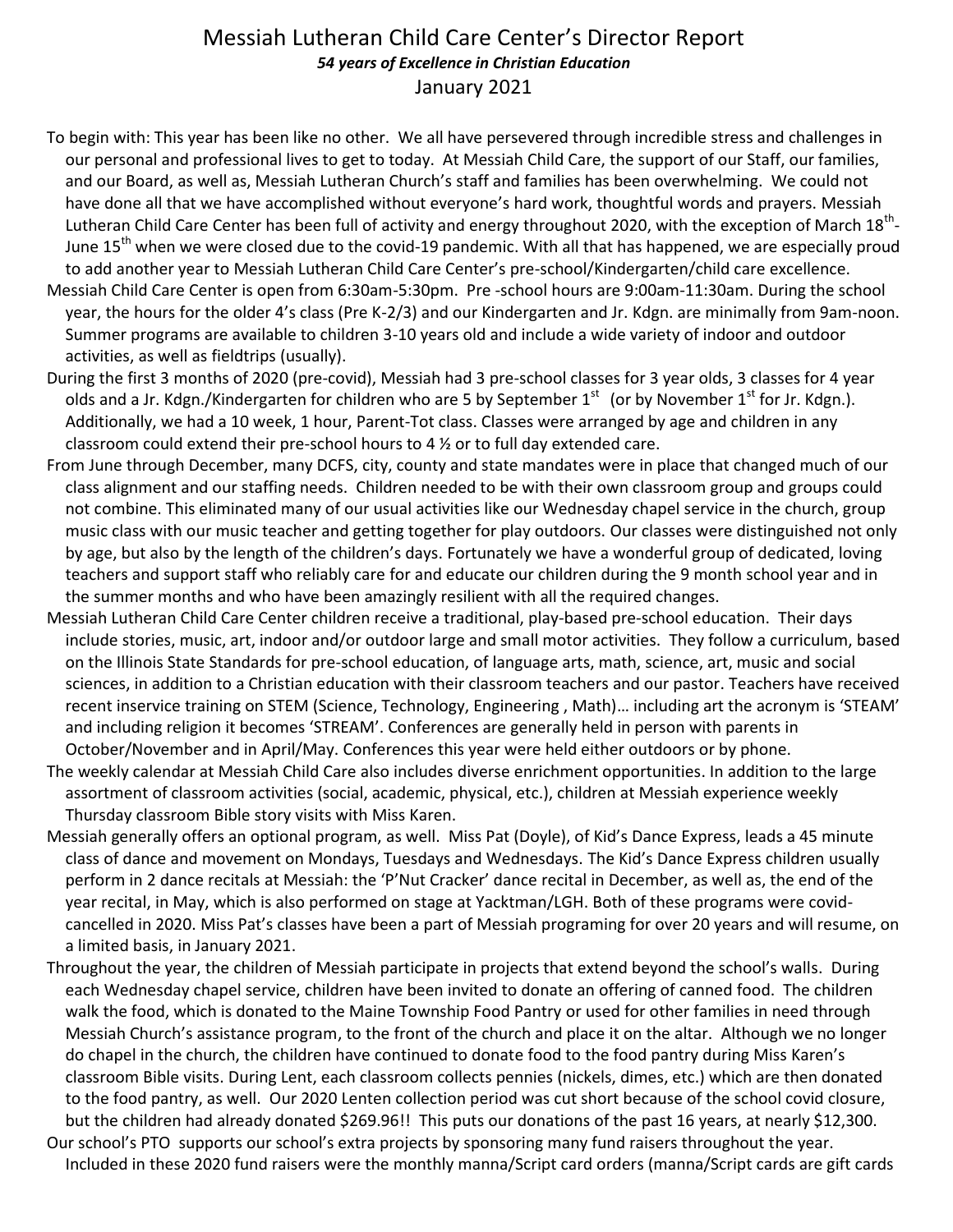that can be purchased for your own shopping needs or to give as gifts), monthly Scholastic book orders, We were unable to do our usual Scholastic Book Fair, our ice cream social or, our largest fund raising event, the Annual Fun Fair, usually held in May. (At our fun fairs, we have a large silent auction, carnival games in the classrooms, a bouncy house, a trackless train, ponies and food.) We had 'restaurant fund-raisers' as well- at Morettis in Edison Park and at **Yogli Mogli (Park Ridge) and Potbellys (Park Ridge).** We appreciate the huge support of our school by families of both the church and the child care.

- During the early covid months Messiah Child Care and Messiah Lutheran Church receive Payroll Protection Funds which paid our staff's wages for 8 weeks during April, May and June. During the months of July, August, September, October, November and December, Messiah Child Care received a Child Care Restoration Grant (CCRG) through INCCRRA which has also helped with the child care payroll and extra covid expenses. Sincerely enormous thanks to Miss Rita for working so very hard to get all of the required communication, paperwork and follow-up needed to make these extra funding opportunities happen for us. Messiah families were also EXTREMELY generous in their financial and emotional support of our school. A group of families organized 3 fun fall fund raisers: a Yoga class, a dance class and a Bottle and Bottega painting class. Many families donated to Messiah's Go Fund Me page, which was arranged on our behalf by a Messiah parent, as well as, making donations directly to our school. We also received many covid protection donations of hand sanitizer, face masks, paper towels, etc. We have been INCREDIBLY BLESSED with the generosity and emotional support of SO many people.
- Past school improvements made with fund raising money include playground equipment and maintenance, the PK2 loft, computers, ipads, library, AV equipment, and the brick patios that are used for picnicking and as a reading garden. In August, 2012, using money raised by the PTO, we installed a 5' decorative iron fence around the church/school playground/park and secured the area with an electronic gate across the driveway. The children have enjoyed the expanded play area and parents, staff and children appreciate the added security. We used our fund raising monies in 2016 to improve our outdoor play area (new wood chips, new storage units for large motor and sand toys). We added a stunning piece of kinetic art to our patio (Thank you-Mr. Dave for installing it). Our largest purchase of our fund raising money was to purchase new Mitsubishi duct-less, QUIET, energy efficient, airconditioning (with heating as well) units for all of the classrooms, the lunchroom, and the business office. The child care PTO fund raising monies paid for half of the ACs and their installation, while the child care center paid for the other half. Mr. Dave removed the window air conditioners giving a cleaner look to the exterior of the building as well as creating sunnier, less drafty classrooms. In 2018, the child care and church worked together to remove and replace large areas of concrete sidewalks around the campus. Additionally a drainage area was added to the east edge of the north parking lot to alleviate the water collection problems in the south east corner of that lot as well as raising the sidewalk to provide a safe and dry entrance into the school playground. In 2018, laptop computers were purchased for each of the classrooms to enhance the children's learning experiences and for classroom teachers to send their daily messages to parents from their own rooms.
- This year's fund raisers went towards purchasing PPE (soap, paper towels, masks, sanitizer, etc.) and classroom air purifiers (2 or 3 in each classroom). The major purchase was 2 or 3 air purifiers for each classroom to help remove bacteria, viruses, dust, etc. from the air.

Other activities that took place at Messiah Child Care Center during the 2020 year are: **January:**

- Winter Parent-Tot classes begin
- Inservice day for staff on MLK birthday
- Participation in the Niles Library Pre-School Fair
- Participation in the Park Ridge Library Pre-School Fair
- Participation in the Des Plaines Library Pre-School Fair
- Kindergarten Open House for prospective Kindergarten and Junior Kindergarten students
- Summer and fall registration forms are distributed to current families
- Fund raiser at Pot Belly's in Park Ridge
- Children draw self-portraits for annual Messiah t-shirt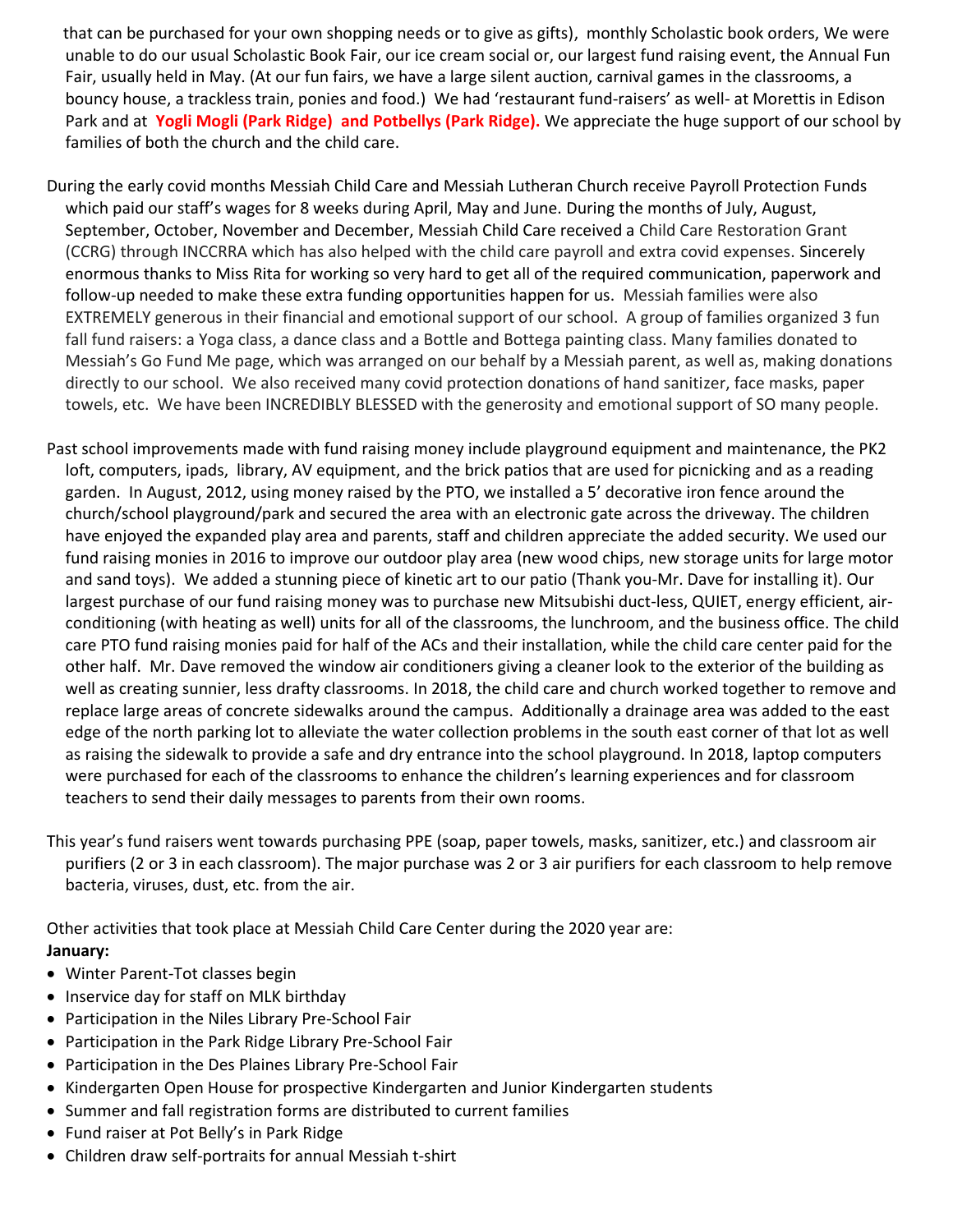## **February:**

- 'Be My Valentine' Pizza dinner and Valentine making party
- Valentine Open House for new and current families
- Registration for summer and fall classes
- 'People in our Neighborhood' class rotation week and classroom visits from librarians, firefighters, doctors, etc. **March:**
- Collected \$269.96 in pennies (nickels, dimes, dollars, etc.) during Lent for Messiah Lutheran Church's Assistance Program
- Culvers Fund Raiser
- MESSIAH CLOSED BY THE COVID-19 VIRUS PANDEMIC-our last day that students attended was Wednesday, March 18th
- Teachers and office continue to make regular contact with child care families through emails, phone calls, front porch drop-off, mailings, etc. etc.
- Cancelled-spring field trips and spring restaurant fund raiser
- Cancelled-Spring Parent-tot

## **April:**

- Teachers and office continue to make regular contact with child care families through emails, phone calls, front porch drop-off, mailings, etc. etc.
- Cancelled-Children singing at Messiah's Sunday Lenten Church Service (Child Care provided refreshments!!)
- Cancelled -Neighborhood Easter Egg Hunt held at Messiah Church
- Easter story recorded by Pastor David and emailed to all child care students
- Cancelled- Weeklong Scholastic Book fair
- Cancelled- Two nights of Ice Cream social parties including the book fair and entertainment by magician, Mr. Ash
- Cancelled- Miss Pat's end of the year dance show at Yacktman (LGH) and at Messiah for 3 programs **May:**
- Teachers and office continue to make regular contact with child care families through emails, phone calls, front porch drop-off, mailings, etc. etc.
- Cancelled- Fun Fair and Silent Auction-complete with ponies, bouncy house, trackless train, games, prizes, and food!!
- Cancelled- Parent-Teacher Conferences
- Cancelled- Spring visit from the Park Ridge Librarians
- Cancelled- March in the Park Ridge Memorial Day parade

## **June:**

- Teachers and office continue to make regular contact with child care families through emails, phone calls, front porch drop-off, mailings, etc. etc.
- Drive-by pick up for 2019-2010 students (picked up end-of- year binders, supplies and clothes left behind)
- Cancelled- Kindergarten luncheon and Graduation
- Cancelled- End of school family picnic
- Staff inservicing-introducing covid restrictions, classroom organization, etc
- June 15<sup>th</sup>- MESSIAH REOPENS-masked and sanitized -FOLLOWING NEW COVID-19 VIRUS PANDEMIC PROTOCOL-Beginning of summer classes for pre-schoolers and school aged children

## **June, July August:**

- Summer programs for children aged 3-10 years old
- Weekly on campus virtual field trips planned by the day campers and enjoyed by all
- Cancelled- Summer Parent-tot program for 7 weeks
- Cancelled- Bible School for Child Care students
- DCFS licensing
- Cancelled- Weekly field trips to local attractions: Pirates Cove, Elk Grove Bowl, Barnaby's Pizza, , Mountain View Mini-Golf, the Exploratorium, Marriott Lincolnshire (Elephants and Piggies), the Des Plaines Splash Pad (2x), Wildwood Nature Center, Pump It Up, Portillos, etc.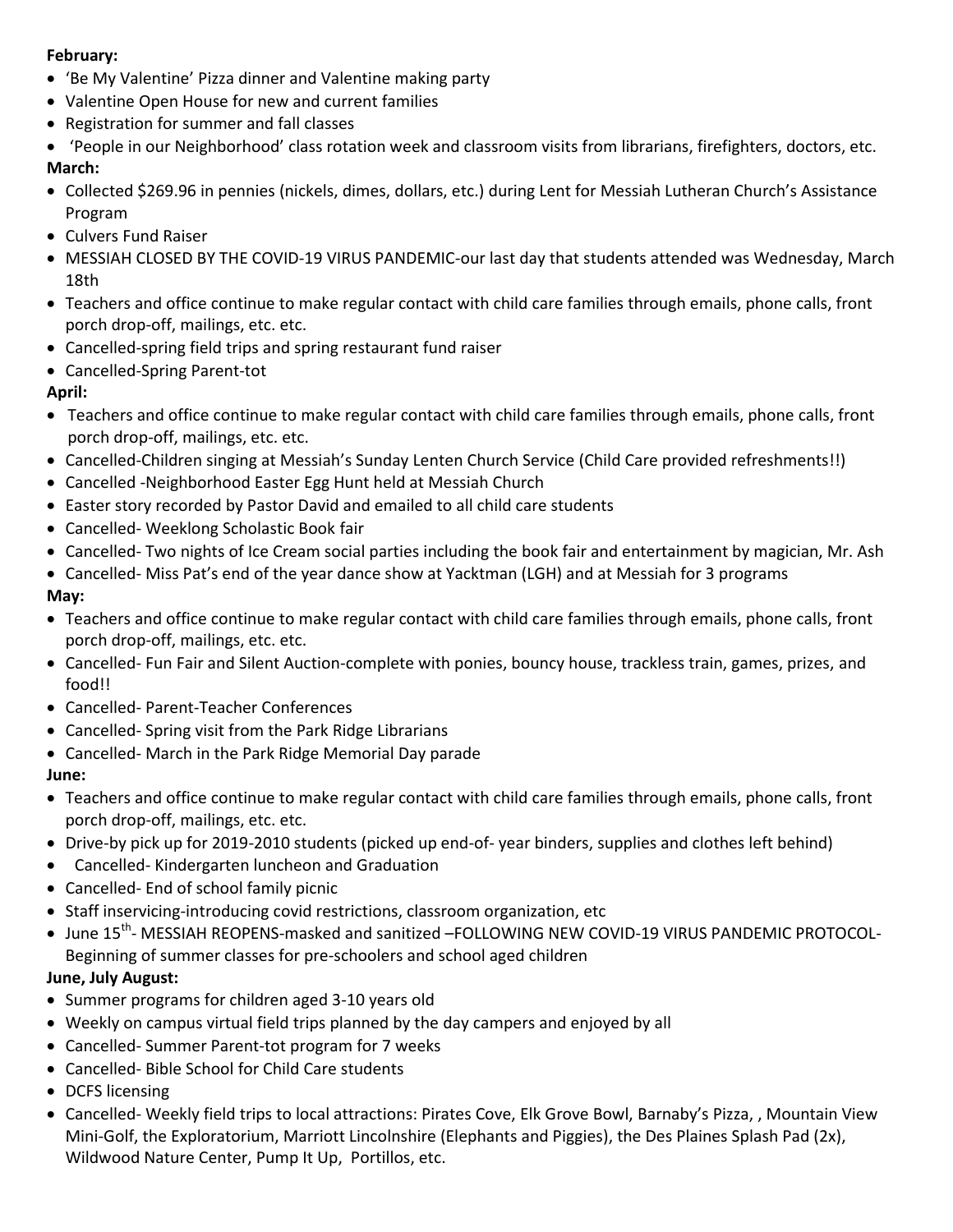#### **August:**

- Staff inservicing-introducing covid restrictions, classroom organization, etc.
- Purchased 2 or 3 air purifiers for each classroom
- Cancelled- Open House
- Beginning of fall school session, including younger 3's class **September:**
- Cancelled- Fall Parent-Tot
- Cancelled- Miss Pat's 'Kid's Dance Express' Begins

## **October:**

- Cancelled- All school field trip to Didier's Pumpkin Farm
- Vision and hearing screening for all Messiah students
- CPR classes for all staff (Pizza dinner with Child Care Board cancelled)
- Parent-Teacher conferences held by phone or outdoors
- Cancelled- Harvest Festival/Trunk or Treat/ Bouncy House/Food/Child Care Open House
- Fund raiser at Moretti's in Edison Park
- Cancelled- Cookie Dough and Popcorn sale
- Classroom Halloween Parties

#### **November:**

- Cancelled- Fall visit from the Park Ridge Librarians
- Class Photos
- 'The Food Plate' Food and Nutrition classroom rotation week
- Cancelled- Thanksgiving luncheon for children and their families (105 guests)
- Cancelled- Family week
- Weekly video Advent Bible stories with Pastor David recorded and emailed to all child care families
- Reverse Advent food and necessity collection donations from child care, church and neighborhood families **December:**
- Cancelled- Family Gingerbread House decorating party
- Cancelled- Children sang at Messiah's Sunday Advent Church Service (Child Care provided refreshments!!)
- Cancelled- Silent auction for the Christmas programs' front row seats
- Cancelled- Three P-nutcracker dance programs performed by Miss Pat's classes
- Cancelled- Pre K-3 and Kdgn./Jr. Kdgn. collect and deliver gifts for children at Yacktman (LGH) Childrens
- Cancelled- Three classroom Christmas programs (live-streamed) and family Christmas parties
- Staff holiday luncheon with child care board (board zoomed in this year)
- Messiah CCC closed for 2 weeks for Christmas and New Year's holidays

We have an amazing staff, dedicated to daily providing the children with new challenges and an exciting, varied curriculum. They provide a loving, nurturing environment where the physical, social, emotional, cognitive and spiritual development of each child is encouraged and celebrated. This year our staff has remained flexible, loving and incredibly brave to meet the challenges of an unpredictable year. The children and their families have benefitted from the opportunities our school has safely provided them. I would like mention that we are honored to be able to offer a consistant staff to parents each year. Many schools face a high annual turnover of teachers, but thanks to our outstanding and dedicated staff, we are proud to welcome them back consistently each year.

Our lead classroom teachers during part or all of the year have been: Cindy Decker, Cristina Krueger, Jennifer Paulus-Krueger, Kirstin Kida, Laurie Bachmann (now retired), Sue Johanson (now retired), Suzanne Priore, and Terri Hogan. Our assistant teachers have been: Becca Zuckerman-Krueger, Bette Hagstrom, Diane Wojda, Eilis King, Karen Tompkins, Kelly Brown, Laura Decker, Laura Hauser, Lavonne Boch, Maggie Kicmal (covid-retired), RoseMarie DiVito. Miss Cristina was our Parent-Tot teacher and our Spanish teacher. Our support and office staff include: Bob Black, our lunchroom manager, Cathy Shaughnessy our office manager/director's assistant, Rita Kotowski our bookkeeper and school resource manager, and Pat Doyle our dance and movement instructor.